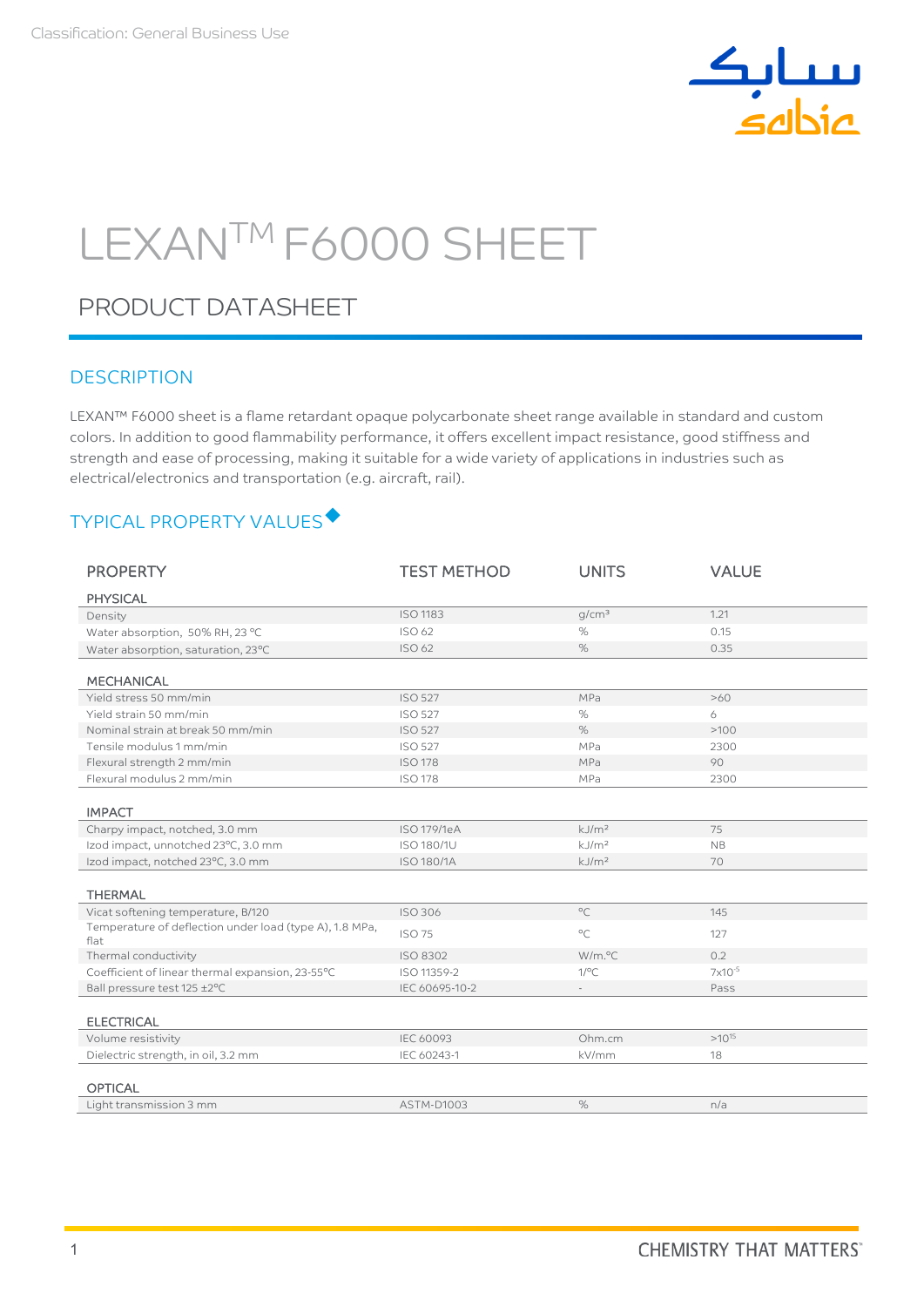| <b>PROPERTY</b>            | <b>TEST METHOD</b>  | <b>UNITS</b>             | <b>VALUE</b>                                           |
|----------------------------|---------------------|--------------------------|--------------------------------------------------------|
|                            |                     |                          |                                                        |
| <b>FIRE RATINGS</b>        |                     |                          |                                                        |
| Aircraft                   |                     |                          |                                                        |
| Vertical burn, 60 s        | FAR 25.853(a)+App.F | $\overline{\phantom{a}}$ | Pass (1-6mm)                                           |
| Smoke density              | ABD0031             | $\overline{\phantom{a}}$ | Pass, Ds(4min)<150 (1-6mm)                             |
| Smoke toxicity             | ABD0031,BSS 7239    | $\sim$                   | Pass (1-6mm)                                           |
| Rail                       |                     |                          |                                                        |
| Europe                     | EN45545-2 R19       | $\overline{\phantom{a}}$ | HL3 (3-4mm)                                            |
| Europe                     | EN45545-2 R24       |                          | HL3 (3mm)                                              |
| France                     | NF P 92-501         | $\sim$                   | M2 (2mm)                                               |
| France                     | NF F 16-101         |                          | F2(2mm)                                                |
| <b>UK</b>                  | BS 6853             | $\sim$                   | $Ao = 0.125$                                           |
| Germany                    | <b>DIN 5510-2</b>   |                          | S4/ST2/SR2, FED<1 (1mm)<br>S4/ST2/SR1, FED<1 (1.5-4mm) |
| Italy                      | UNI CEI 11170-3     | $\sim$                   | Class 1B (1-3mm)                                       |
| Electrical                 |                     |                          |                                                        |
| Limited Oxygen Index       | ISO 4589-2          | $\%$                     | 35                                                     |
| UL listing - <b>E45329</b> |                     |                          |                                                        |

Typical values only. Variations within normal tolerances are possible for the various textures.

Trademark of SABIC.

#### PROCESSING

LEXAN™ F6000 sheet is ideally suited to thermoforming. It offers high, deep draw ratios, equal wall thickness distribution, and it can be formed into complex shapes using standard thermoforming equipment. Sandwich type heating systems give the best results. LEXAN F6000 sheet has a forming temperature range of 185 - 205ºC. When forming, a draft angle of at least 3º should be allowed, and post mold shrinkage of 0.3 – 0.8% taken into account, depending on mold temperature.

#### PRE-DRYING

It is important to ensure that Lexan F6000 sheets are free of moisture prior to thermoforming. A hot air circulating oven set at 120ºC is recommended. Pre-drying of 2 hours/mm thickness.

#### ASSEMBLING

Parts made from LEXAN F6000 sheet can be assembled with plastics, metals, rubber and other materials using many types of adhesive bonding, welding and mechanical fastening techniques. Since some of these materials can cause environmental stress cracking, please consult SABIC, Film & Sheet representative for advice on specific applications.

### PAINTING

LEXAN F6000 sheet is ideally suited for use with a wide variety of modern decoration techniques. A list of approved paint systems and suppliers is available upon request.

#### CHEMICAL RESISTANCE

LEXAN F6000 sheet has sufficient resistance to most mineral oils, greases, aliphatic hydrocarbons and acids under low or moderate stress levels. In applications where the LEXAN F6000 sheet will come into contact with aggressive chemicals, specific (application related) testing is always advised. Effective painting systems can improve chemical resistance.